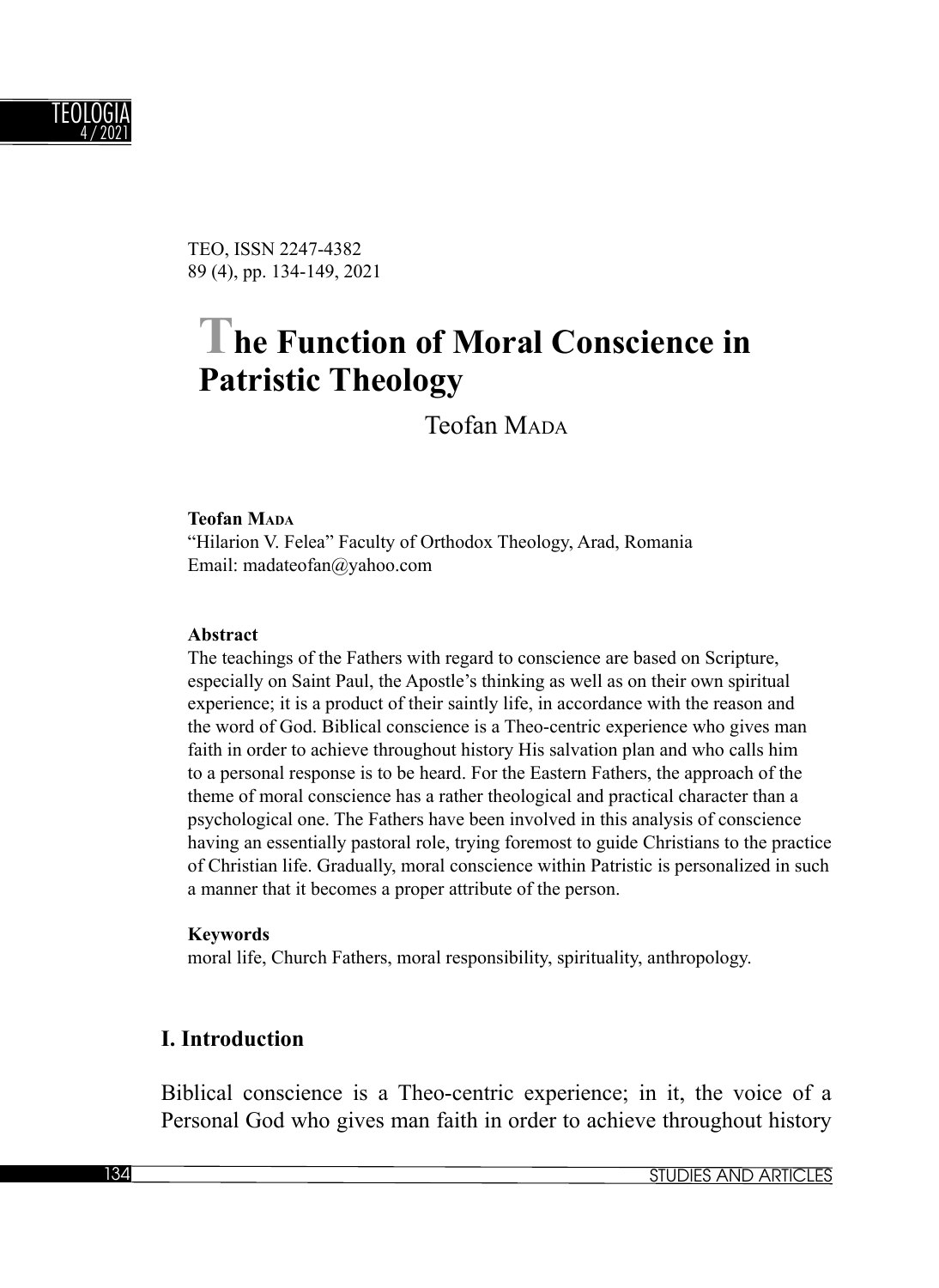His salvation plan and who calls him to a personal response is to be heard.

The stoic idea of conscience, considered as a participation in the impersonal harmony of the cosmos, remains distant and contrasts with the biblical Revelation. The cold Hellenistic theories, although apparently very harmonious, are totally lacking the Theo-centric dynamism of Jewish prophecy, thing enthusiastically underlined by Bergson<sup>1</sup>. The fundamental religious notion of moral biblical conscience highlights the extrinsic character of initial morals. Nothing is more foreign to Old Testament mentalities than "Know thyself". Let us recall that the founding principle of Jewish morals is the adherence to the will of God. In the midst of this religious vision, the psychological analysis of humane faculties and corresponding acts has a relative importance<sup>2</sup>. For this reason, Judaism constantly assumes the risk of falling in extrinsic legalism. From the very first books of the Bible we see this extrinsic moral to appear; but conscience is the theme in the drama of Paradise and it is surely a personal conscience. It is not the interior voice of Adam and Eve that resounds in our ears, but the voice of God. It is not Adam who accuses himself, but God is who accuses him externally (Genesis 3, 8-13). The consequence of the externalization of moral conscience, as presented in the book of Genesis, is its inclination of becoming collective (Genesis 6, 1-5; 11, 3-4). The tendency of depersonalizing morals will inevitably make room for external legalism which persists in the history of Judaism. It appears that in this external legalism the complex case-law of rabbis was developed, as it has the law as sole value and for which humane values such as personal reflection or goodwill or bad faith play no importance. In respective of the foregoing, from the beginning we identify a reaction that pleads for moral interiorization. The phenomenon of progressive internalization allows the voice of conscience to gradually approach God. Thanks to

<sup>1</sup> H. BERGSON, *Les deux sources de la morale et de la religion,* Presses Universitaires de France, Paris, 2008, p. 257. For a comparative study on the Greek-Roman moral conscience and that of the Bible, please see DRUBBLE, "Le conflict entre sagesee religieuse et la sagesse profane", in: *Biblica*, 17 (1936), p. 85 and 402; Ph. DELHAYE, "Les bases bibliques du traité de la conscience", in : *Studia Montis Regis* 4 (1961), pp. 229-252.

<sup>2</sup> This explains the imprecise forms of the psychological vocabulary of the Old Testament. C. Spicq has shown that the notion of moral conscience was almost never used in the Old Testament because there exist no word to express it ("Le Conscience dans le Nouveau Testament", in: *Revue Biblique*, 47 (1938), p. 50, note 1). As regards the Greek word *syneidesis* this does not appear until late in the Book of Wisdom (17, 10), in the sense of conscience.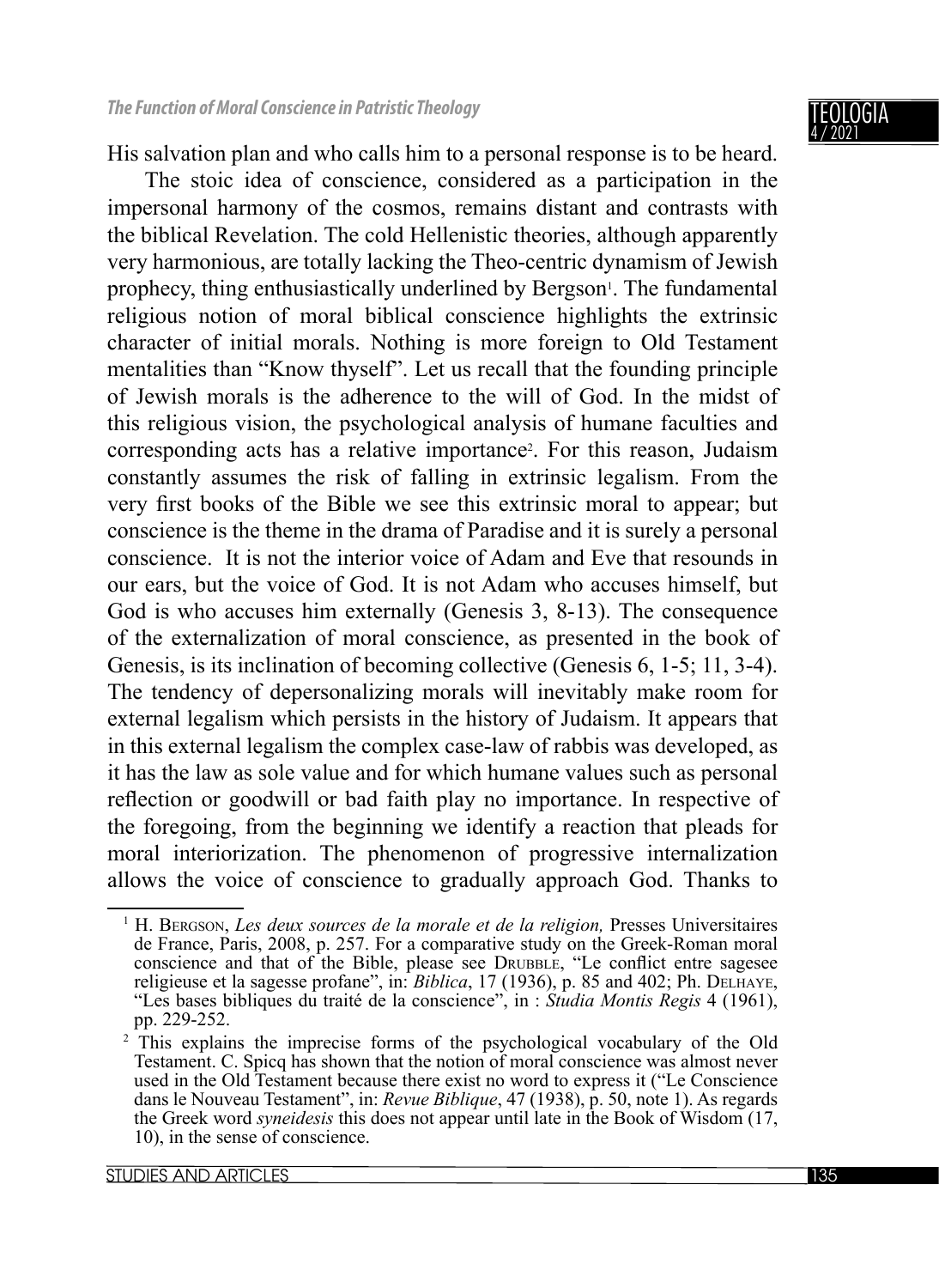#### TEOLOGI. 4 / 2021

the prophets, morals gain a dimension of opening the humane fora: they place morals on the side of righteous intention and let it reach again to the roots of conscience. Michas underlines the novel prophetic intention. More than exterior deeds, this is what God wants: justice, says Amos; love says Hosea,; faith says Isaiah; conversion of the heart says Jeremiah. The prophets strongly condemn sin and, undoubtedly, the picture is blackened when they describe the moral situation of their contemporaries. Jeremiah says (24, 7; 32, 29) that God will grant the Hebrews a new heart (Ezekiel, 36, 26). Moreover, it is not sufficient to honor God with our lips, but we must do so, honor Him, with the depths of our soul<sup>3</sup>.

The progressive internalization of moral conscience begun in the Old Testament grows to being plenary in the New Testament. In order to have a precise idea of the importance that the internalization of conscience acquires through the Savior's message, we must understand this message as an powerful reaction to Pharisaism and against the formal concept of law<sup>4</sup>. A. Marc<sup>5</sup> has correctly remarked that Christianity has revealed the interior value of deed in itself, which precedes the exterior deed and grants upon it its entire moral value. In Christianity, justice – which is accomplished in the material abiding by a law  $-$  is not inconceivable, because the true founding of morals is in the root planted in the heart of man. Thus, conscience is formed in the depths of man, is polarized near an internal and immanent law, which keeps in the same time a strong connection with the personal God. The essence of Christianity is not its morals and its social teachings, but the very person of Christ which breaks ground for a new ontology. The ontological ground of Christian morals resides in the Embodiment and is revealed in the Resurrection. Christian morals and spirituality and in last resort applied ontology<sup>6</sup>. The Pauline moral conscience is in fact a live and stable force, a sort of interior power in communion with God, which controls human behavior in man's

<sup>3</sup> Cf. A. ROBERT and A. FEUILLET, *Introduction a la Bible*, vol. I, Deslee& Cie, Paris, 1957, pp. 22-98; Th. MAERTENS, "L'Education du sens morale dans l'Ancient Testament", in: *Lumiere et Vie*, 1953. Certain words like "heart", "soul", "wisdom", entail in the course of the Old Testament several elements that today comprise the idea of moral conscience (cf. Ph. DELAYE, *La conscience morale du chrétienne*, Desclée, Paris-Tournai, 1964, pp. 33-50).

<sup>4</sup> Cf. J. MOUROUX, *L'expérience chrétienne. Introduction à une théologie,* Cerf, Paris, 1949, pp. 97-101.

<sup>5</sup> Cf. A. MARC, *Dialectique de l'agir,* Vitte, Paris, 1949; R. SCHNACKENBURG, *Le Mesaje moral du Nouveau Testament*, Editions Xavier Mappus, Paris, 1964.

<sup>6</sup> Γεώργιος ΜΑΝΤΖΑΡΙΔΗΣ, *Χριστιανική Ηθική,* vol. I, Πουρναράς, Θεσσαλονίκη, 2004, pp. 133, 137.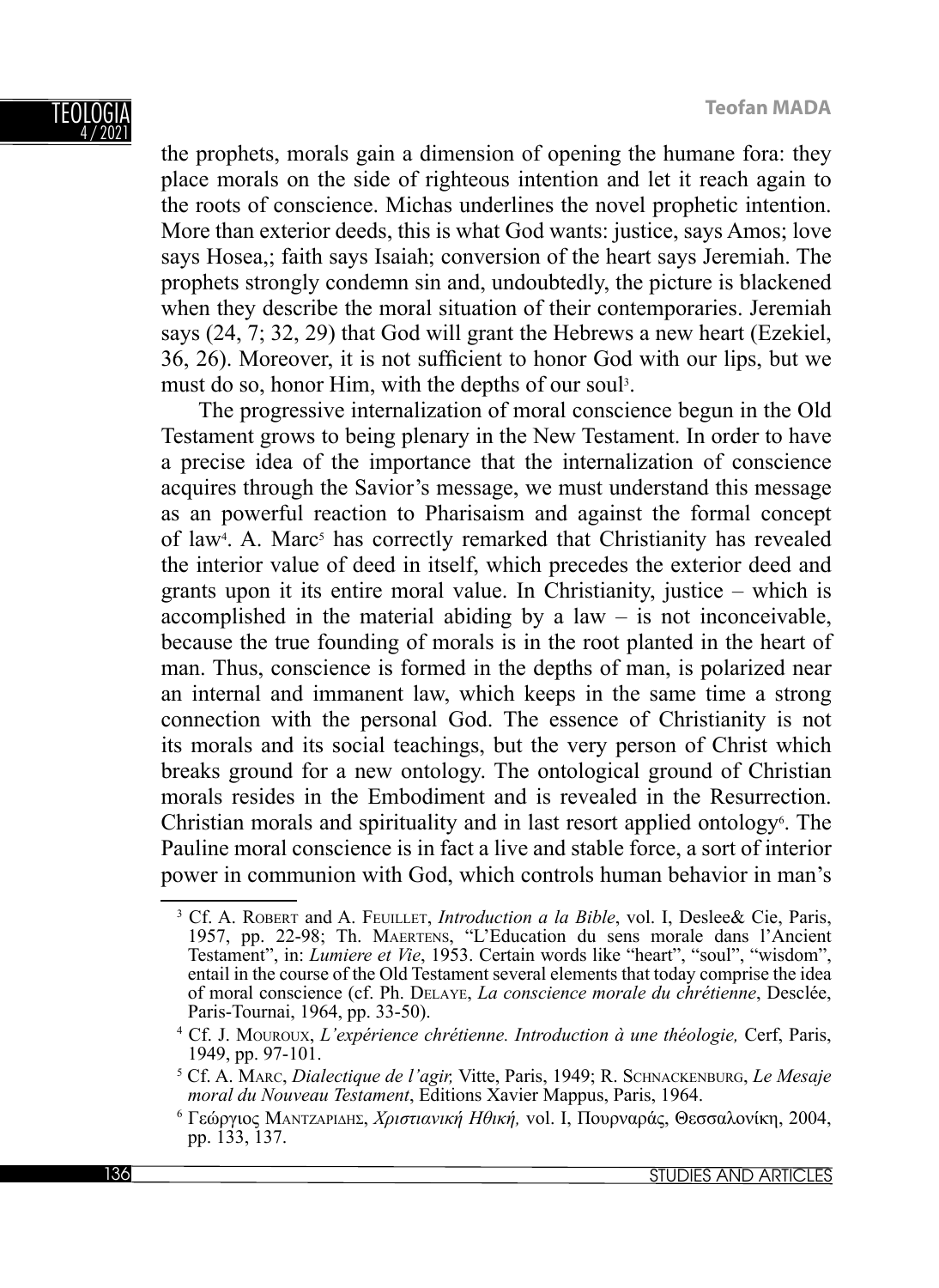TEOLOGIA 4 / 2021

relationship with God. For pagans, conscience formulates the basics of a natural law, which is considered compulsory and guiding (I Corinthians 10, 28-29; II Cor. 4, 2; Romans 2, 15). For Christians, conscience acts in the same manner, only not originating from natural law as in the case of pagans, but in the Law of the Spirit (II Corinthians 1, 12; Acts 23, 1; 24, 16). The Holy Spirit introduces a supplementary testimony of truth to Christian conscience. The great Apostle speaks of a testimony of the Holy Spirit in conscience (Romans 9, 1).

The opinion that refers to conscience and all moral capabilities of the souls as being completely thought and made conditional by society is considered to be false by Orthodox theology and is contradicted by Orthodox anthropology which understands man as having been created in resemblance to the image of God.

A part of this image made up by the capacity of distinguishing good from evil. It pertains to that *donatum humanae* through which we think, judge or act in moral categories<sup>7</sup>. "When God made man – says Avva Dorotheus – He planted in him a godly seed in the liking of a thought (*osper loghismon*), more vivid and more luminous than a spark, in order for it to enlighten the mind and make it distinguish between good and evil, It is what is called conscience, which is the natural law"<sup>8</sup>. From an ontological perspective, we all possess a *donatum* having determining dimensions for our thinking and decision-making capacities<sup>9</sup>. The ontological and dynamical character of Orthodox anthropology is present both in the case of the general assessment of humane capabilities, as well as in the case of the individual assessment of conscience.

"The unique character of our senses and conceptions, as writes Vasileios Antoniades, has as cause the unique nature of the soul, which in its turn possesses as ability and essential capacity to respond with an internal, individual condition, similar to external factors, when the latter stimulate our senses"<sup>10</sup>.

<sup>&</sup>lt;sup>7</sup> Cf. Stanley Samuel HARAKAS, *Toward Transfigured Life*, Light and Life Publishing, Minnesota, 1983, p. 108.

<sup>8</sup> St. DOROTHEE DE GAZA, *Instructions*, coll. *Sources Chrétiennes* 92, Jacques de Preville (ed.), Picardy, 1963, p. 209.

<sup>9</sup> Human capabilities are understood neither minimal – as if they had no practical importance, nor maximal, as if they had an exclusive power of determination. From this perspective, the Roman-Catholic tradition is maximalist, while the Protestant one is essentially minimalist.

<sup>10</sup> Vasileios ANTONIADES, *Encheiridion Kata Christon Etikes*, vol. I, Fazilet Press, Constantinopol, 1934, p. 16.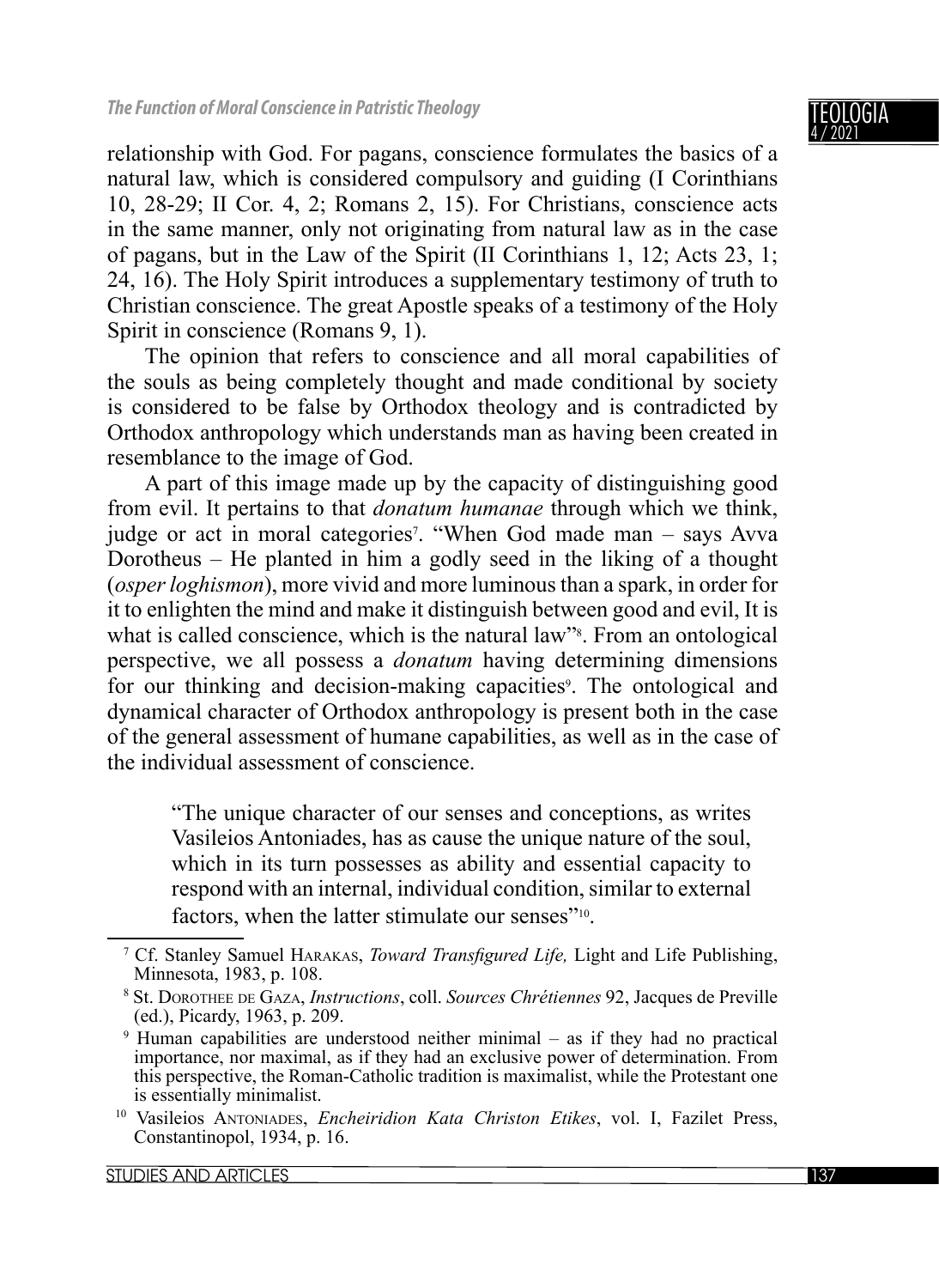The moral dimension of the image of God in man is seen more clear in three expressions of this *donatum humanae* of moral existence: liberty, moral rules and conscience itself. The original liaison of man therewith, with moral potential capabilities, is evidenced in many patristic quotes.

"In the beginning, as written by St. Gregory of Nyssa, God made man with the capacity of reason, of choosing the truth and of fulfilling justice, so as all men be without word of selfrighteousness before God for they have been created as rational and contemplative beings"<sup>11</sup>.

Taking a starting point the biblical revelation<sup>12</sup> and especially the testimony of St. Paul the Apostle, the Holy Fathers try to permanently fathom the concept of moral conscience. In this sense, they often get to use philosophic categories, the majority of which are taken from stoicism (the concept of *logos*) or from Neo-Platonism. Generally speaking, their search has a rather practical than psychological theological character. The Fathers were involved in this analysis of conscience with an essentially pastoral purpose, trying before anything else to guide the faithful into practicing the Christian life.

Gradually, moral conscience within Patristics is so personalized that at one point it becomes an intrinsic characteristic of the person. in fact, conscience is a tutor: it warns, censors, punishes and reprimands constantly. It expresses itself like a real person: achieves a personal dialogue with the individual at stake, or plays, at the same time, the role of "me" and that of "you".

<sup>11</sup> S.P.N. GREGORII, Episcopi nysenni, *Opera dogmatica minora, Oratio catechetica magna*, coll. *Patrologiae cursus completus,* Tomus XLV, J-P. Migne (ed.), Garnier Fratres, Paris, 1863, p. 31.

 $12$  Biblical moral conscience reflects, on one part, the importance of personal communion between man and God as ground of moral responsibility and, on the other side, the dynamic demands that result from the communion with God. These two factors were decisive in the historical evolution of moral conscience. Nevertheless, we must notice with due reverence that in the Old Testament the danger of moral legalism, a notion much outside moral conscience, which ignores good will or bad of the person and which see moral value as an external fulfillment of the law. Later on, this exterior legality will resurface: after its first appearance in Judaism, it will give up its place to the scholastic decadence and will reach its height of theoretical expression along Kant's categorical imperative.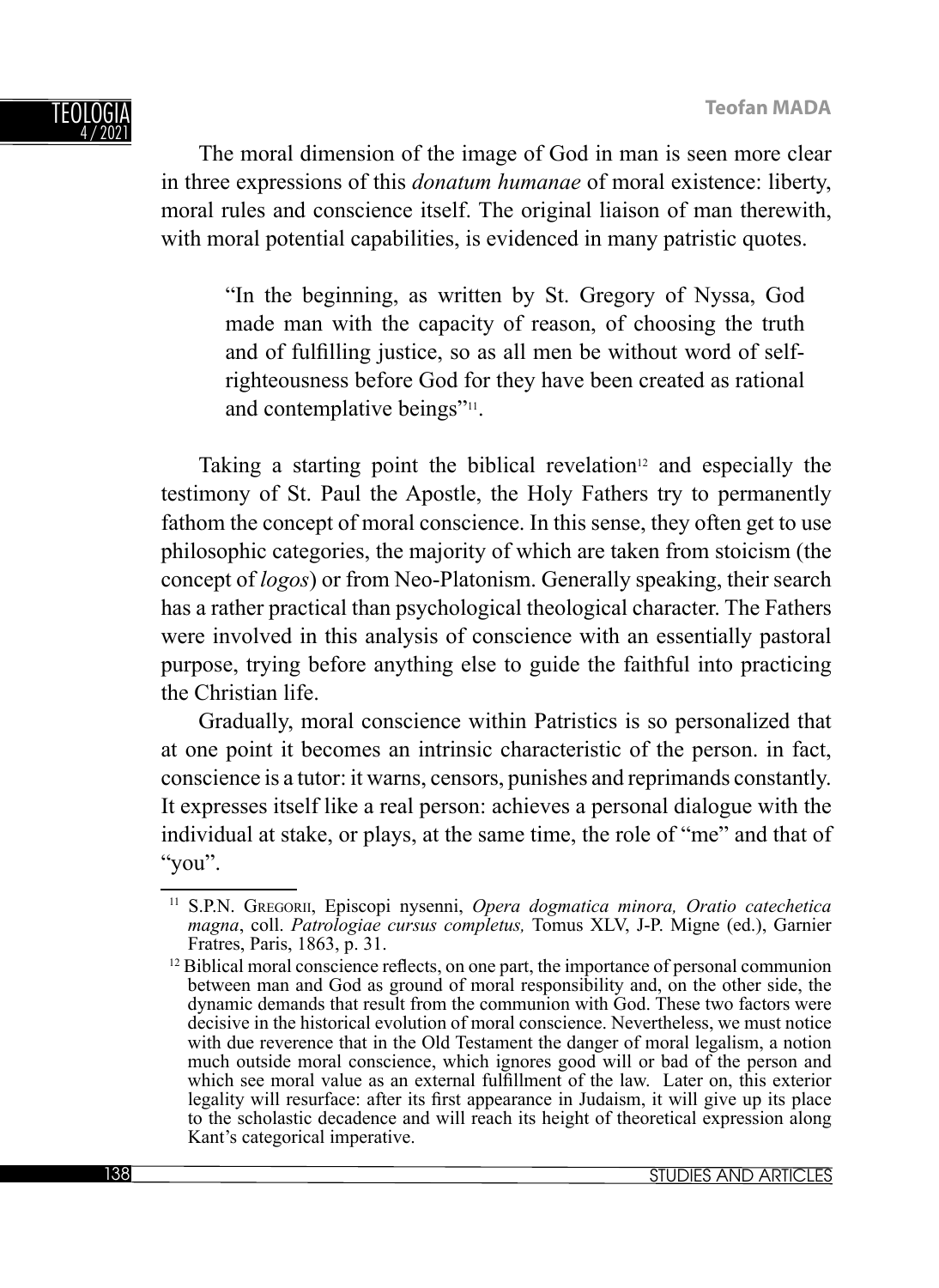This evolution towards a personalization of moral patristic conscience determines us to undergo a new stage of reasoning – from this moment, conscience is not being considered as a distinct person, imposed upon the subject, but being identified with the person itself. Thus, conscience fully undertakes the responsibility for the behavior of the individual, who acts right or wrong, which suffers and is troubled or lives tranquilly, which, who, at a given moment, must make a final decision.

In this sense, conscience is the most intimate part of man – *tameion*, according to St. Basil the Great<sup>13</sup>, or *penetrale*, according to Augustine<sup>14</sup>. This explains the resurgence of "existential harassment" in the moment in which moral conscience does not coincide with the profound individual. No one has made a more thorough analysis of this existential in-tranquillity than Augustine. The self-criticism he makes in his Confessions shows the psychological maturity of his existential analysis<sup>15</sup>.

Moral conscience appears in the writings of the Holy Fathers in the form of a precedent or anterior conscience (*proegoumene syneidesis*) and in the form of an ulterior or consecutive conscience (*epomene syneidesis*). Ulterior, consecutive, conscience seems to identify itself, especially in the case of the Latin Fathers, with a character pleading in a court-of-law. This analogy may be explained by the legal interests of the Roman world, especially in the West<sup>16</sup>.

As regards precedent, anterior, conscience, it is not explicitly described by the Latin Fathers, fact owing undoubtedly to the importance placed by the West on the psycho-legal aspects, which is also the primacy, rarely and spontaneously attributed to criticism or analysis of our previous behavior. On the contrary, the Greek Fathers insist upon the theological and moral aspects of conscience. Before all, they see in it the "reason" of God who calls us to authentically practice a Christian life. That is why they speak aloud of previous conscience, which is inserted in this perspective easier and more profoundly. In the course of history, the Greek Fathers have

<sup>13</sup> S.P.N. BASILII, *Homiliae XIX*, coll. *Patrologiae cursus completus,* Tomus XXXI, J-P. Migne (ed.), Garnier Fratres, Paris,, 1857), 492 A.

<sup>14</sup> S. AURELII AUGUSTINI, *Sermo XIII*, coll. *Patrologiae cursus completus,* Tomus XXXVIII, J-P. Migne (ed.), Garnier Fratres, Paris, 1877, p. 110 B.

<sup>15</sup> S. AURELII AUGUSTINI, *Sermo* XLVII, coll. *Patrologiae cursus completus,* Tomus XXXV, J-P. Migne (ed.), Garnier Fratres, Paris, 1877, p. 1694.

<sup>&</sup>lt;sup>16</sup> Also in the East it is presented like a witness sometimes, or as an accuser, and sometimes as a judge.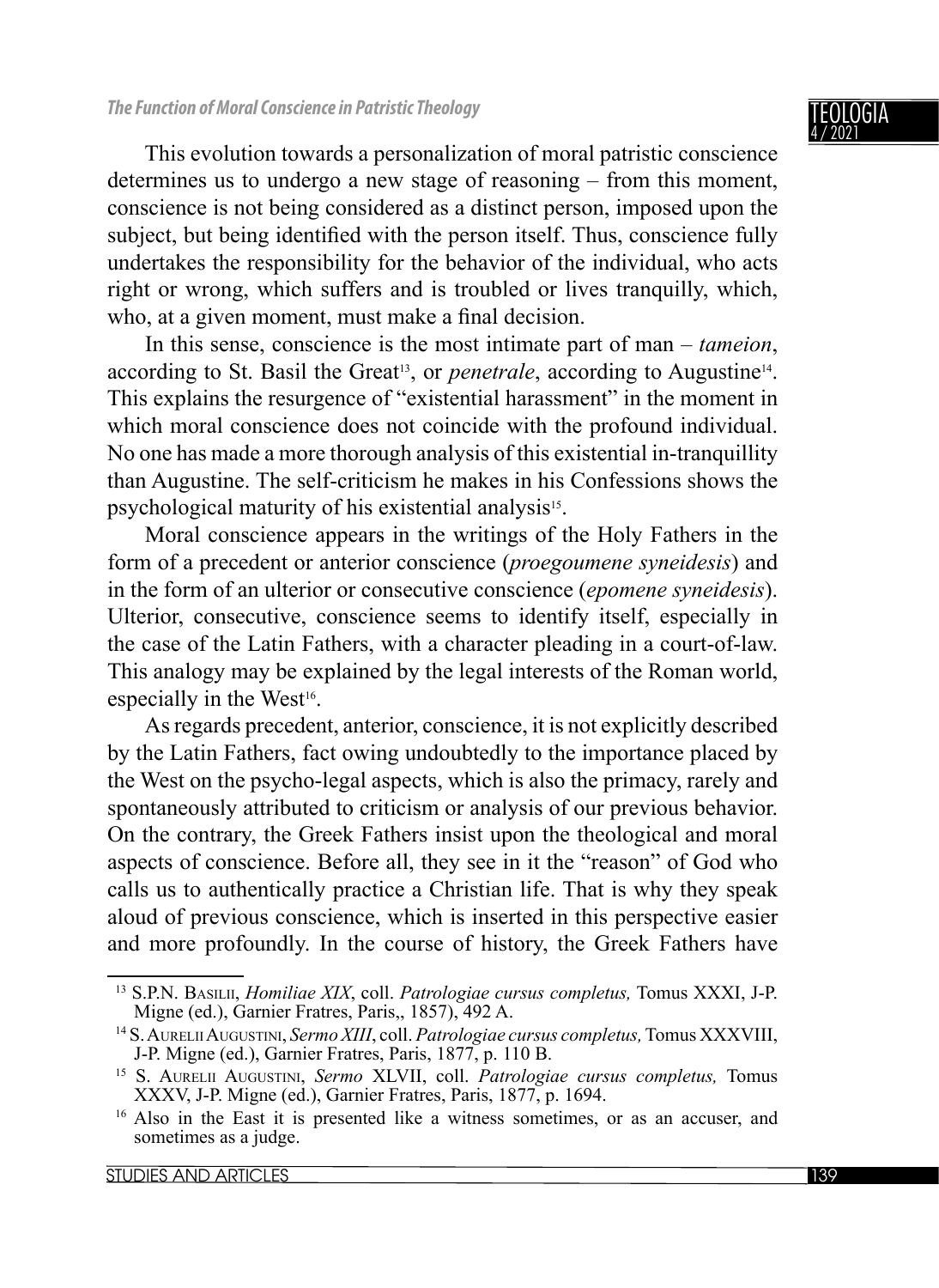

been, most certainly, the first to have treated previous moral conscience in an explicit and systematic manner.

## **II. Conscience as the guidance of spiritual life**

In Patristic thought, conscience plays a crucial role in the practice of moral life. Thus, St. Clement of Alexandria affirms that: "conscience is a means" for the precise choice of good and the avoidance of evil, for a correct life"<sup>17</sup>. St. John Chrysostom awards a great deal of attention to conscience. Having much faith in the sufficiency of conscience he writes: "It is in conscience that we have a true teacher and the help deriving therefrom must not be ignored"<sup>18</sup>.

Origen considers conscience as an internal tutor that guides us on right way <sup>19</sup>, while St. John Chrysostom offers an ample and systematic expose of conscience as a moral guide20.

Conscience as a moral guide has both positive and negative aspects. It tells us what is right, what is to be done, but also what is wrong, what must be avoided. The importance of conscience as a moral guide is emphasized by St. Maximus the Confessor, St. John Climacus and others. In Orthodoxy, according to St. Maximus the Confessor, "we accept the Grace or Godgiven freedom as the source of power of human liberty, so that the freedom of a spiritual man reinforces that of another man in his freedom"21. St. Maximus urges do not dishonor your conscience, who always provides good advice, for its is your angelic and godly advisor. Similarly, St. John Climacus advises: "After God, let us have our conscience as a rule and goal in everything" 22.

<sup>17</sup> CLEMENTIS ALEXANDRINI, *Stromata*, I, coll. *Patrologiae cursus completus,* Tomus VIII, J-P. Migne (ed.), Garnier Fratres, Paris, 1857, p. 1.

<sup>18</sup> S.P.N. JOANNIS CHRYSOSTOMI, *Homiliarum in Genesium,* coll. *Patrologiae cursus* 

<sup>&</sup>lt;sup>19</sup> ORIGENIS, Commentaria in Evangelium Ioannis, coll. Patrologiae cursus completus, Tomus XIV, J-P. Migne (ed.), Garnier Fratres, Paris, 1862, p. 893 C.

<sup>20</sup> S.P.N. JOANNIS CHRYSOSTOMI, *Homiliarum in Genesium,* coll. *Patrologiae cursus completus,* Tomus LIV, J-P. Migne (ed.), Garnier Fratres, Paris, 1862), pp. 471; 636; 461-463.

<sup>21</sup> St. MAXIMUS THE CONFESSOR, *Mystagogia,* Apostoliki Diakonias tis Ekklisias Publishing House Athens, 1973, p. 57.

<sup>22</sup> St. JOHN CLIMACUS, *The Ladder οf Divine Ascent*, trans. Norman Russel, Paulist Press, Mahawa NJ, 1982, p. 124.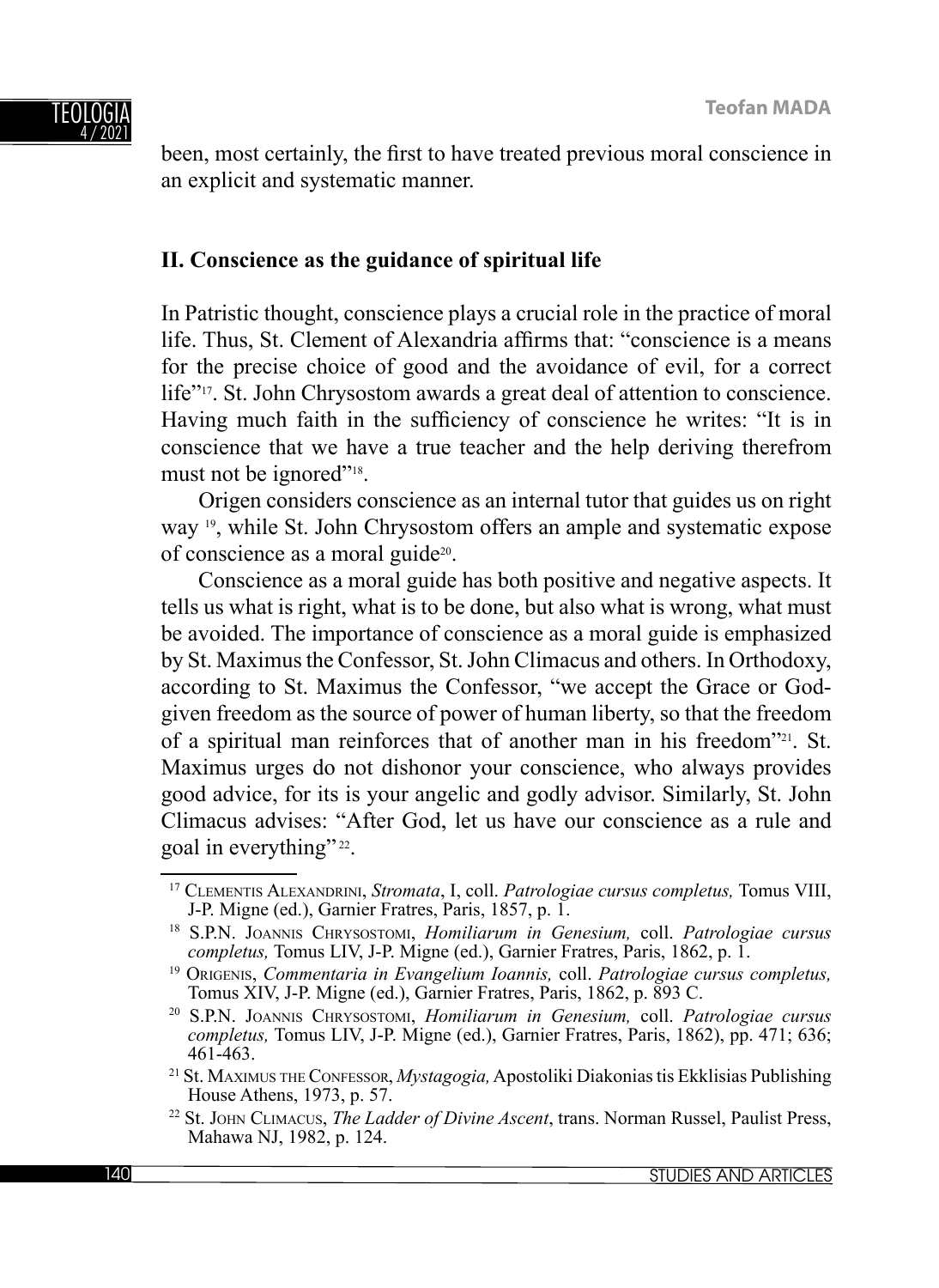### **III. Conscience as a moral judge and as ground for moral responsibility**

The activity of conscience as a moral judge is intimately related to its activity as guide or tutor for the moral life. The Fathers of the Church have underlined the character of judgment and of decision-making incorporated by conscience: Open the doors of your conscience and regard the judgment that takes place in your mind.

Conscience judges our right and wrongful deeds. When we act correctly, it remains silent, and when we proceed wrongfully, on the contrary, it prosecutes. The function of conscience of developing our sense of moral responsibility is also underlines in the Patristic writings: "The Lord... created man by putting in his being an impartial prosecutor  $-$  the conscience"<sup>23</sup>. Playing this role of incorruptible judge, conscience is impartial. The Fathers have affirmed its objectiveness. Thus, St. John Chrysostom insists upon the role that conscience is called upon to play:

"Is there something more burdensome that sin? No matter how stupid we are, desiring not to sense it, no matter how much we try in hiding it form the world, conscience is provoked by the sin against ourselves. Conscience is like an incorruptible judge which, being constantly educated, it inflicts a vivid and continuous pain, is like an executioner that tears up apart and chokes us, displaying the enormity of the sin"24.

That is why, according to St. John "within conscience there are no scratching, no greed in order to corrupt judgment".

<sup>23</sup> S.P.N. JOANNIS CHRYSOSTOMI, *Homiliarum in Genesium,* coll. *Patrologiae cursus completus,* Tomus LIII, J-P. Migne (ed.), Garnier Fratres, Paris, 1862, p. 135.

<sup>24</sup> *First Baptismal Catechesis*, 28, coll. *Sources Chrétiennes* 50, Wenger (ed.), 1957, pp. 122-123. "That who perpetrated the sin or an indecent deed (*atopos praxis*), even should he manage to conceal it from men cannot conceal it from this accuser that restlessly surrounds us, which is inside, which torments him, slaps him without ceasing, which appears before him in the market place, at the table, in his sleep demanding explanations for his maneuvers, putting before him the indecency of his sins and the punishment to follow" – S.P.N. JOANNIS CHRYSOSTOMI, *Homiliarum in Genesium,* coll. *Patrologiae cursus completus,* Tomus LIII, J-P. Migne (ed.), Garnier Fratres, Paris, 1862, p. 135. See other fragments referring to the activity of conscience: *Conciones VII de Lazaro* (Homily 4, 4), coll. *Patrologiae cursus completus,* Tomus XLVIII, J-P. Migne (ed.), Garnier Fratres, Paris, 1862, p. 101 C, D; Homily 1, 11, p. 979 BC.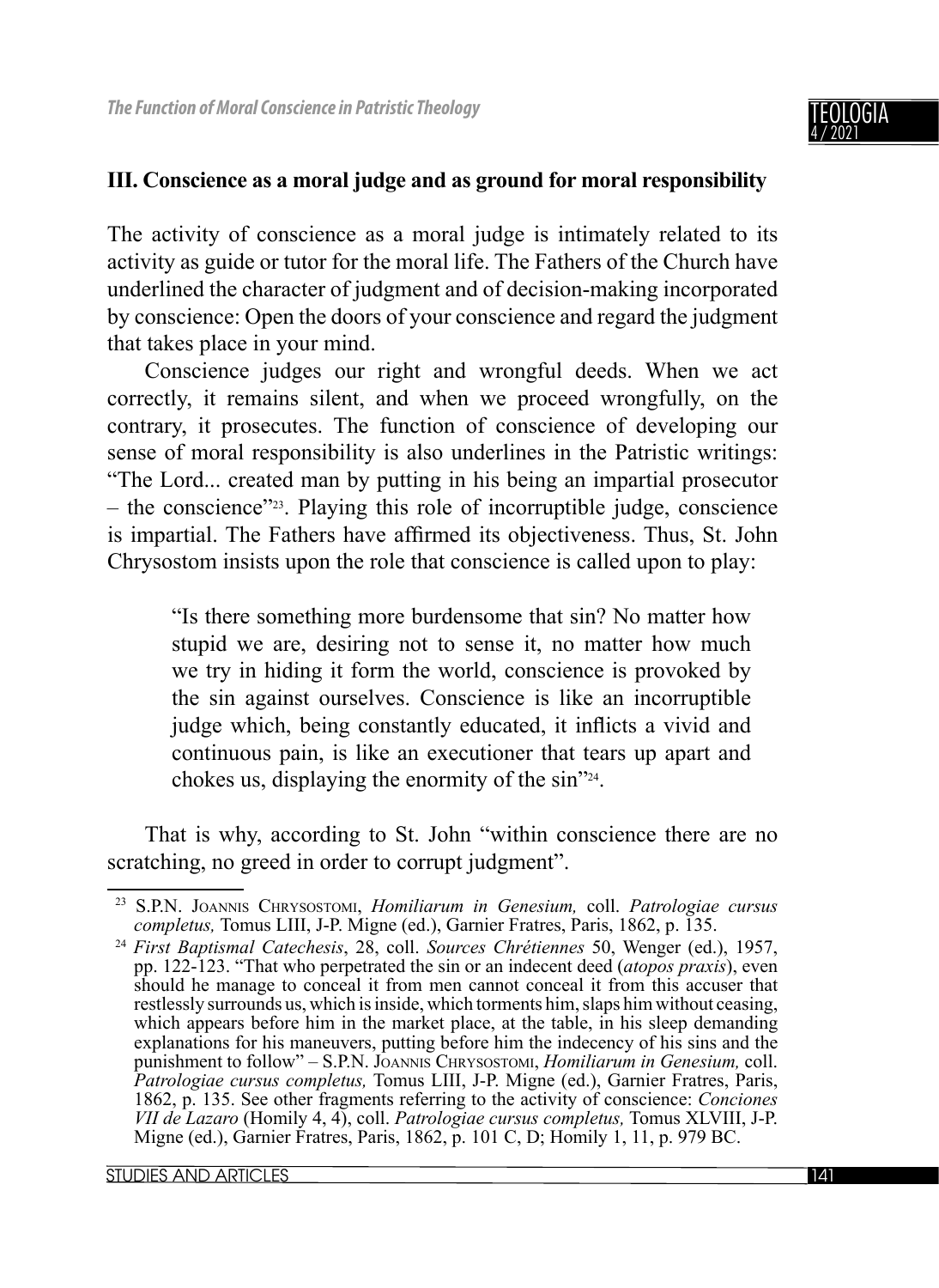According to these texts, it would appear that conscience functions in an almost automatic fashion. In reality, St. John does not ignore the mechanisms of self-defense that appear in front the sentiment of guilt<sup>25</sup>, but he urges to an effort of lucidity and clear thought which, in his own terms, would be called the courage to launch a process of conscience which, in fact, is a process of self-conscience:

"There is a reasoning which, far from giving way to shame, is the source of a great benefit. Alongside your conscience, make room for your reason, as judge, then compare your faults, make the inventory of the sins of your soul and determine it to make a rigorous confession"26.

This fidelity<sup>27</sup> of conscience is particularly hard to suffer:

"You will tell me: how shall we make justice against ourselves? Weep, sigh with sadness, humble yourself, torment your body, remember your sins as per their liking. This trial of your soul is not a small thing. That who had repentance knows of the grief that it inflicts... No, it is not a small thing for our change to gather all of our sins, to twist and turn them as per their liking. By doing so, we will be penetrated by such a great repentance, that we will consider ourselves unworthy of living"<sup>28</sup>.

Under such circumstances, it is not at all a wonder that man tries to escape this trial by "contracting" the habit of putting forth an erroneous judgment

<sup>&</sup>lt;sup>25</sup> "Sinners notice the fact that sin is a wrong thing. But they are daily rejoicing their passions, do not want to acknowledge them, although their conscience acknowledges such" – *Homiliae XII in Epistolam ad Colossenses*, coll. *Patrologiae cursus completus,* Tomus XLII, J-P. Migne (ed.), Garnier Fratres, Paris, 1862, 318 A.

<sup>26</sup> S.P.N. JOANNIS CHRYSOSTOMI, *Homiliae in Mattheum,* coll. *Patrologiae cursus completus,* Tomus XLVII, J-P. Migne (ed.), Garnier Fratres, Paris, 1862, p. 454 D. "Let us rule against ourselves with the greatest of righteousness. Let us be party, without hesitation, to the tribunal of conscience and therein let us examine profoundly our toughts and pass a righteous judgment" – S.P.N. JOANNIS CHRYSOSTOMI, *Homiliarum in Genesium,* coll. *Patrologiae cursus completus,* Tomus LIII, J-P. Migne (ed.), Garnier

<sup>&</sup>lt;sup>27</sup> Impartiality or objectiveness of conscience is the result of the *involuntary* character of its activity: its independence from will.

<sup>28</sup> S.P.N. JOANNIS CHRYSOSTOMI, *Homiliae in Mattheum,* coll. *Patrologiae cursus completus,* Tomus LVII, J-P. Migne (ed.), Garnier Fratres, Paris, 1863, p. 450 AB.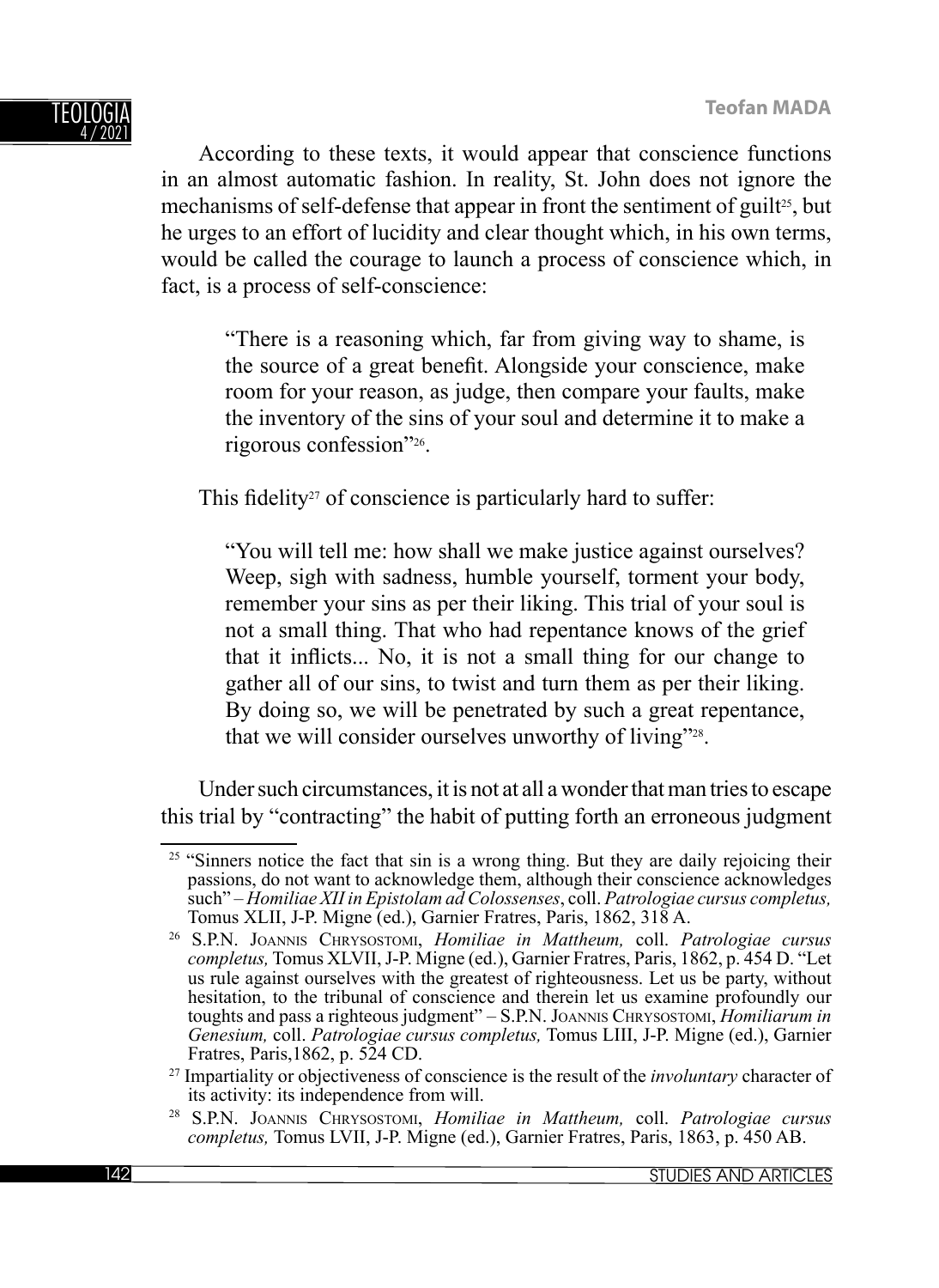4 / 2021 ("self-deceiving judgment by shameful judgments" – the compromise by self-delusion) over realities, with the purpose of diminishing such mistakes or even that of pretending that they "do not exist". In the end, the question

of becoming blind is at stake29, that of creating an illusion: "the ill eye confounds things among each other; this is how it is for the soul tormented by wrong desires"<sup>30</sup>.

Saint John Chrysostom condemns this blinding that determines Christians, via the lack of sincerity, to lose any possibility to appreciate their spiritual reality to its real value. He so describes a man of compromise:

"You bear in yourselves the vice of pompous names. To be perseverant in hippodromes or theatres is what you mean by civilization; being rich – freedom; being in love with glory – generosity; arrogance is sincerity; lust – love of man; unjustness  $-$  courage  $-$  lastly, as if such fraud would not suffice, you give virtue names that are contrary thereto: you call prudence rusticity; finesse cowardice; justice cowardice; contempt of luxury diminishment; bearing of wrongfulness weakness"<sup>31</sup>.

A person that through its moral life has acquired an un-accusing conscience is known to be a saint. But there are situations in which the absence of a remorse is the result of immorality and of evil. St. John Climacus notes: "Let us carefully observe whether or not our conscience has ceased from accusing us not as a result of our cleanliness, but due to the fact that we are immersed in evilness"32. In this way, an un-accusing conscience is the sign that either a person is a great saint or that he is a great sinner.

TEOLOGIA

 $29$  "When thieves and criminals decide to steal a treasure they commence by turning off the lights. It is the same what corrupt reason does when we are on the verge of perpetrating a sin. And the light of reason always sins, but s soon as the spirit of lust is impetuously present, it makes the flame disappear and immediately thereafter the soul is thrown into darkness. It is then when the enemy empowers itself over it and dispossess it of everything it has. Abiding by an evil desire is for the soul what the night is for the eye: intelligence loses is ability to see". – *Homiliae XLIV in Epistolam primam ad Corinthios,* coll. *Patrologiae cursus completus,* Tomus LXI, J-P. Migne  $\rm (ed.),$  Garnier Fratres, Paris, 1862, p. 92 B.

<sup>30</sup> S.P.N. JOANNIS CHRYSOSTOMI, *Comentarius in Epistoalm ad Galatas,* coll. *Patrologiae cursus completus,* Tomus XXI, p. 622 B.

<sup>31</sup> S.P.N. JOANNIS CHRYSOSTOMI, *Adversus eos qui apud se babent Subintroductas virgines,* coll. *Patrologiae cursus completus,* Tomus LVII, p 359 D – 360 A.

<sup>32</sup> St. JOHN CLIMACUS, *The Ladder οf Divine Ascent*, p. 58.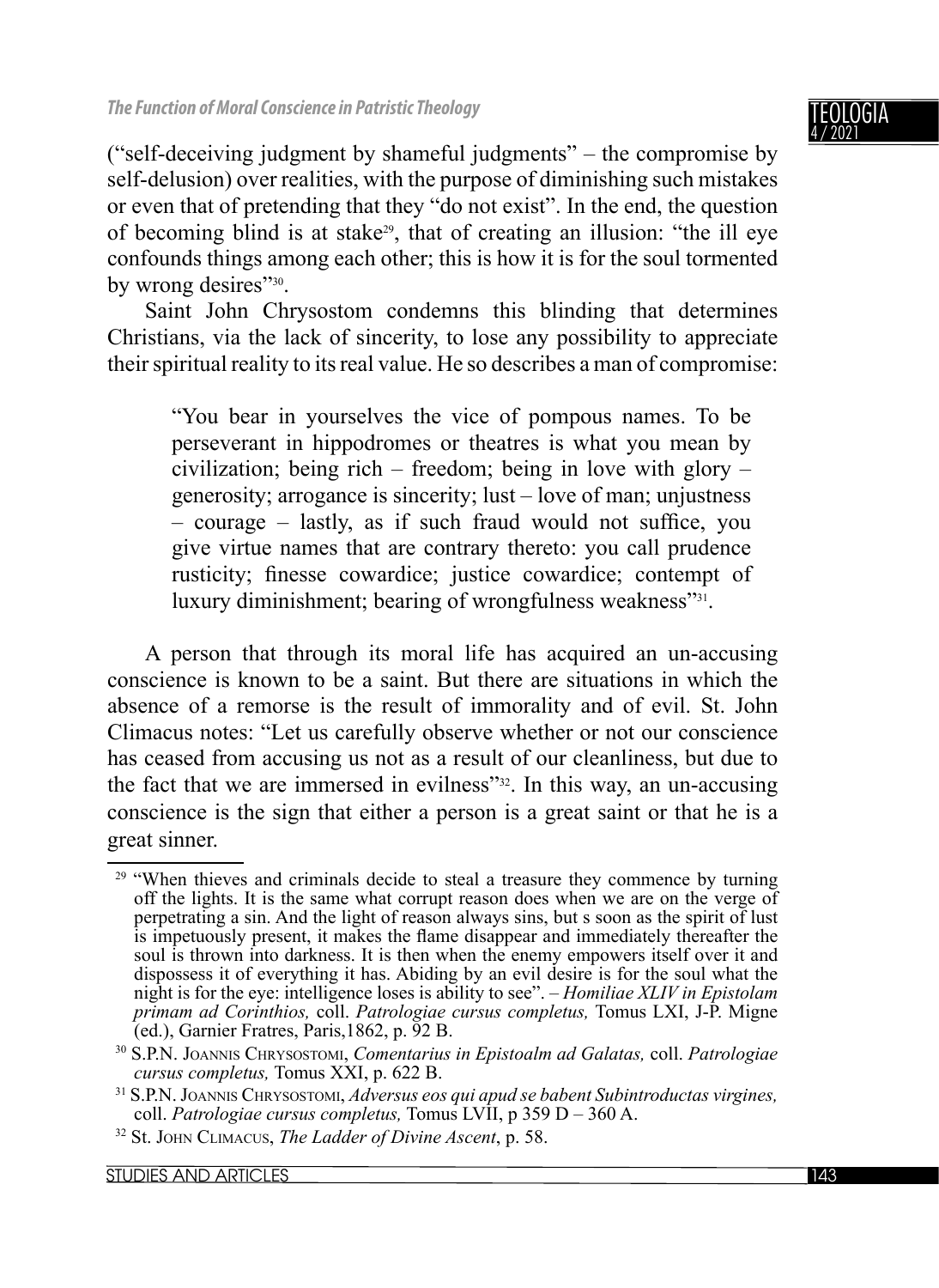Saint John Chrysostom draws attention onto the origin of good conscience: "Good conscience derives from life and deeds that are good"33, "we rejoice nothing more in our internal forum than a good conscience", he says. A clear conscience, tranquil, is accompanied by interior peace, hope, courage and moral strength, desire for the truth and virtue, the absence of the fear of dying, spiritual love and joy. Such joy originating from a clear conscience is described by St. John Chrysostom:

"for the good spirits, joy is not the supreme power, nor uncorrupted health, nor the grace of authority, nor the power of the body, nor the abundance of meals, nor in the luxury of clothing, none of the things of the rich, which it claims, but spiritual fulfillment and a good conscience".

Making clear the teaching of the Church in this matter, St. Nicodemus the Hagiorite adds: "To have an un-accusing conscience is indeed the pleasure of pleasures and the joy of joys"34.

"The greatest feast is a good conscience... For the man that lives and acts in a right manner, even ordinary days are a celebration" says, in such beautiful words, St. John Chrysostom. In the case of extreme evil, the tranquility of conscience is the tranquility of a dead capability – at the level of moral conscience.

Conscience is understood in the most categorical fashion of selfconsciousness. Both the Latin *conscientia* and the Greek *syneidesis* signify proper "awareness". The basic function of conscience is that of revealing ourselves. This revelation of the self, in its specific manner, makes known the distance between our actual self and the image that we already have of ourselves in virtue of our "natural inclination". Such a deceiving tranquillity, as aforementioned, is lastly the result of a weakened self-conscience, the weakening of which is due not only to certain sins repeated throughout a prolonged period of time, but also to the self-deceiving "rationalization". Hesychius of Sinai warns that: "If a person deceives its conscience through shameful arguments, it will fall in a tormenting death of oblivion". Since

<sup>33</sup> *Homilia I in Epistolam secundam ad Corinthios,* coll. *Patrologiae cursus completus,* Tomus LXI, p. 13.

<sup>34</sup> St. NICODEMUS THE HAGIORITE, *Symbouleutikon Encheiridion* Handbook of Counsel, Viena, 1801, p. 186.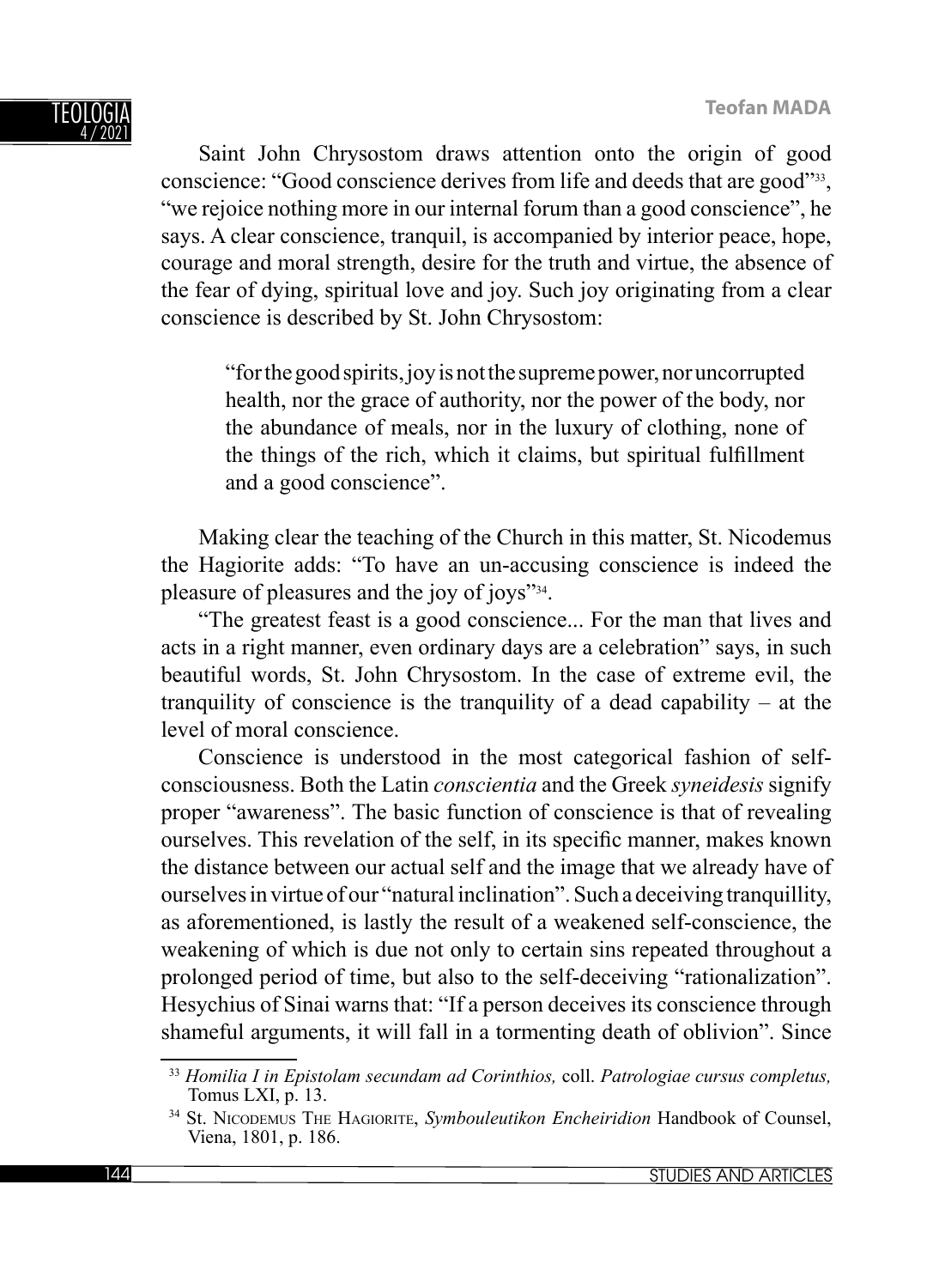conscience censors our sins (as well as our thoughts and desires), it acts as prosecutor (*antidikos*). Thus, for Avva Dorotheus, "conscience is our prosecutor, for it always is opposed to our desires and censors them, in order for us to do what is right and not what is wrong, an accuses us<sup>735</sup>. Dorotheus discovers the prosecutorial function of conscience in the affirmation of Christ the Saviour as written down by Matthew  $(5, 25)$ : "As long as you are him on the way", which means, in Dorotheus's view "as long as you are in this world" – as was said also by St. Basil the Great. Conscience is our "plaintiff" with whom we need to make peace from this very life, as long as one is in this world. St. John Chrysostom says that

"even in this life the sinner encounters punishment for his sins... Regard into his conscience: there you will find the tumultuous unrest of his sins, you will see him surrounded by fear, torment, discord. As in a sort of tribunal, the mind sits as a judge on the royal throne of the conscience, using memory for what it did, interrupting the course of thoughts and ruthlessly stirring the sins commited, which await forgiveness. It is impossible to find peace in front of the prosecuting voice, even when tormented by deeds known only by God"36.

Conscience does not judge only our deeds, but also our dispositions. St. Macarius says: "Conscience censors those thoughts that consent to the sin"<sup>37</sup>. But the prosecutorial activity of conscience is a painful experience. St. John Chrysostom says that "the one that lives in evilness experiences the torments of hell, before hell, being tormented by his conscience". That is why "nothing is more burdensome on man and nothing depresses his soul that the consciousness of sin".

Many such affirmations are to be found in the Holy Fathers, including in their hymns. "Behold, I have been judged: behold, I, the wretched, have been condemned by my conscience and nothing in the world is more painful"<sup>38</sup>. In the Great Oktoih we find the following verse: "I am trembling

<sup>35</sup> S. DOROTHEUS, Archimandrita, *Expositione et Doctrinae diverse*, coll. *Patrologiae cursus completus,* Tomus LXXXVIII, J-P. Migne (ed.), Garnier Fratres, Paris, 1864, p.1653.

<sup>36</sup> Cf. DELHAYE, *La conscience morale du chrétienne*, pp. 72-73.

<sup>37</sup> S. DOROTHEUS, Archimandrita, *Expositione et Doctrinae diverse*, p. 1653.

<sup>38</sup> *Grand Oktoih*, Venice edition, 1876, p. 263.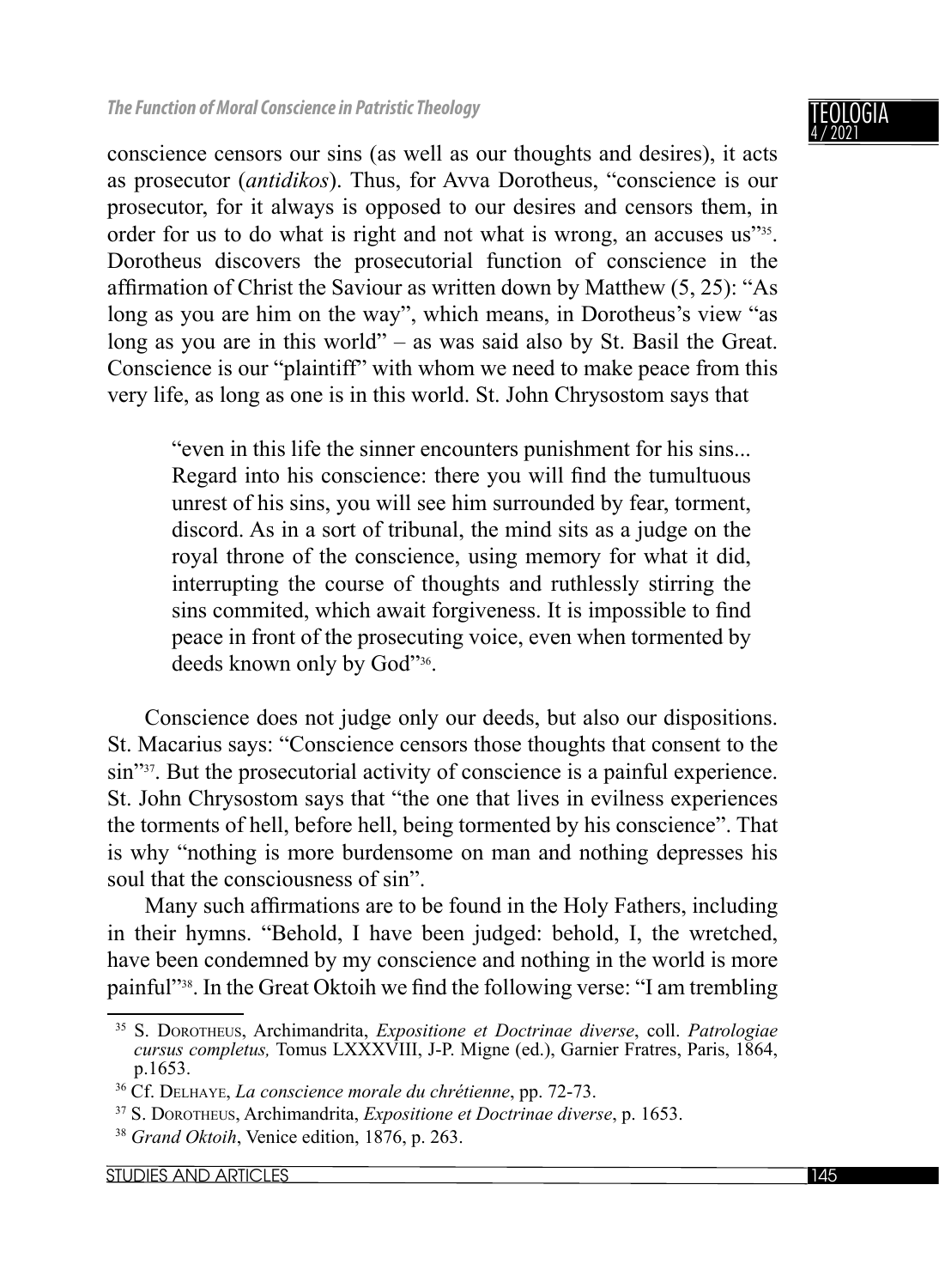when thinking of your arrival, oh, Lord, for I have my judgment before the judgment; in the interior of my conscience, I accuse myself before the flames of the inferno"<sup>39</sup>.

## **IV. Conscience as a factor of moral renewal**

Alongside the functioning of conscience as a moral guide and judge, we also encounter it as an enlightener. Avva Thalasius says that "a clear conscience revives the soul". Other Fathers specify the manners in which conscience awakes oneself. Thus, according to St. Macarius, "conscience awakes natural thoughts which fill the heart<sup>"40</sup>. He identifies "natural thoughts" with "pure thoughts", which were created by God. Conscience evokes humbleness: "conscience returns the soul to itself, determining it to be humble"<sup>41</sup>.

It is not enough to have a well formed conscience, capable of reasoning correctly the realities of the self, for this first stage needs to go further. In a word, after acknowledgement, the sin must be "burnt" by means of the memory, to which St. John Chrysostom attributes an important role42. In respect of the benefit of this, he says:

"It is good for us to admit to our sins and remember them continuously. There is nothing better for healing the mistake than this continuous remembrance, nothing better to keep awake the fear from evil; conscience is opposed and cannot stand to be disturbed by the remembrance of passions... Nevertheless, how many good things are born from the remembrance of sins! Thus we imprint them in our thoughts. I know that the soul

<sup>39</sup> *Grand Oktoih*, Venice edition, 1851, p. 119.

<sup>40</sup> St. MACARIUS THE EGYPTIAN, *Spiritual Homilies,* LeClue, 2008, p. 23.

<sup>41</sup> S.P.N. JOANNIS CHRYSOSTOMI, *Homiliae XXXIV in Epistolam ad Hebraeos,* coll. *Patrologiae cursus completus,* Tomus LXIII, J-P. Migne (ed.), Garnier Fratres, Paris, 1863, p. 81.

 $42$  "To vest oneself in a cloak, to lock oneself in a cell, to remain down in darkness, it is not only in such that remorse is to be demonstrated. You still need to go back and come back unceasingly to the remembrance of your own passions, to examine your conscience as to your thoughts to continuously measure the length of the road that separates you from the Kingdom of God" – S.P.N. JOANNIS CHRYSOSTOMI, *Homiliae in Mattheum,* p. 410 A.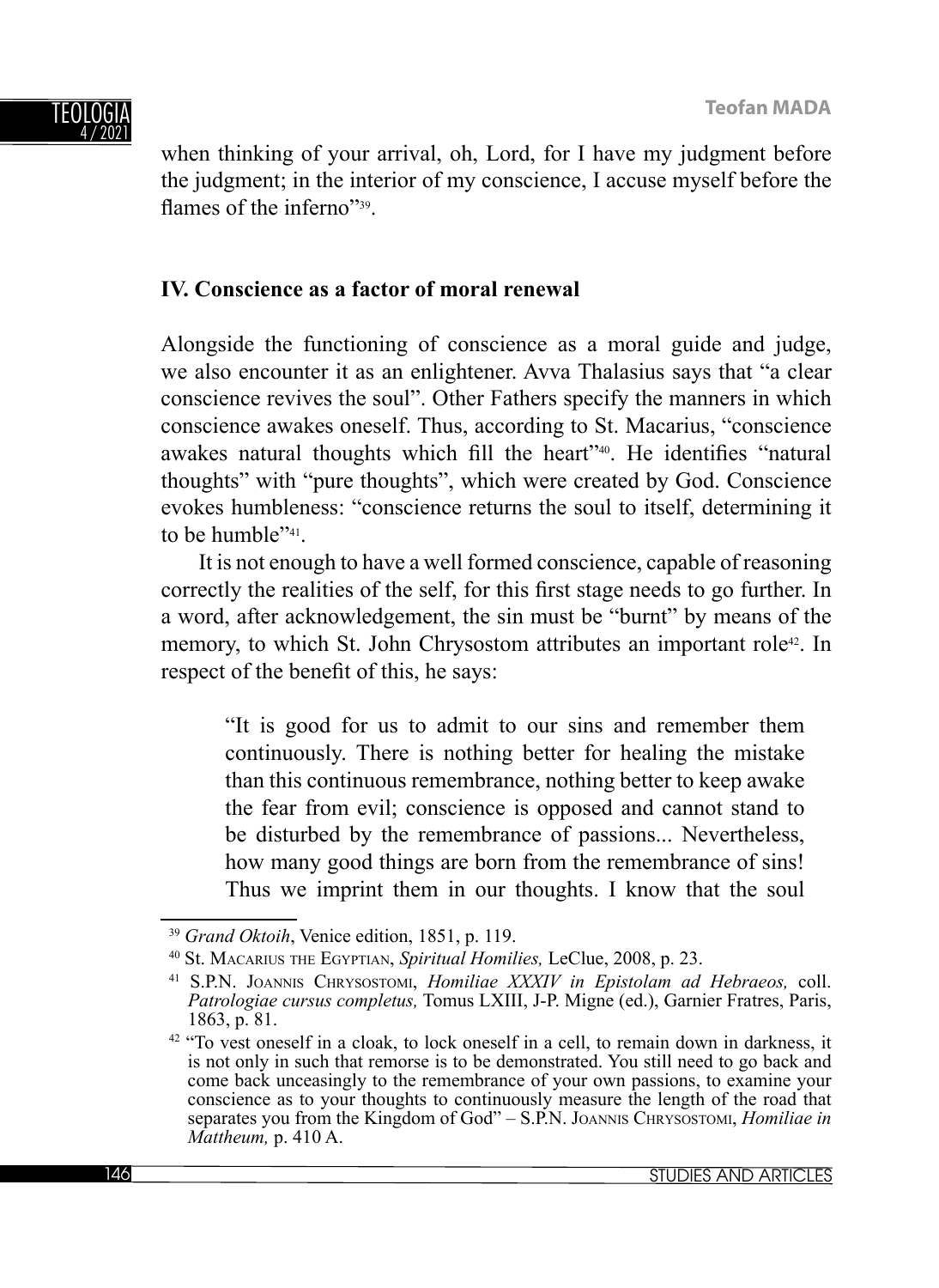

cannot stand a memory so bitter, but we will constrict it with perseverance"43.

Having remorse for a personal sin is to admit it. Not for considering us as sinners, but in order to acknowledge the status of our own sins and our false impressions with respect to us. This remorse is an act of selfconscience, of clear reason, without declarative reasoning, which in fact are untrue:

"Assuredly, anyone who has sinned is pitiful and worthy of philanthropy, but you, who are convince that you have not sinned, how can you pretend to be pitiful, when you have no shame for your downsides? Let us be convinced that we have sinned, let us not say that only with our mouths, but with our reason, let us not declare ourselves guilty all of the sudden, but let us recap our remorse and put them in order according them to their likelihood"44.

Remembering your sins and admitting them means ensuring the victory of light over darkness<sup>45</sup>, but this victory is not only intellectual, reasonable,

<sup>43</sup> S.P.N. JOANNIS CHRYSOSTOMI, *Homiliae XXXIV in Epistolam ad Hebraeos,* p. 261 B and 217 A. "Let us remember the ardor of our conscience, let us hurt our soul by remembering our sins but not for saddening it or unsettling it, but to make it accomplished, to make it abstinent and attentive and thus make it rise to heavens. There is nothing more appropriate to kill indifference than the pain and remorse that gathers the soul from its paths and determine it to find itself" – *De incomprehensibili Dei natura* (Homily 3), coll. *Sources Chrétiennes* 28, p. 311.

<sup>&</sup>lt;sup>44</sup> S.P.N. JOANNIS CHRYSOSTOMI, *Homiliae XXXIV in Epistolam ad Hebraeos*, p. 216 C. For St. John, this admittance (remorse) is not simply public, because such a confession may serve for exhibitionism (please see: *To Theodoros*, 21, coll. *Sources Chrétiennes* 117, pp. 208-210). He condemns such a declarative pharisaic theatre of appearances. for him remorse is an ontological and personal act that encompasses both the soul of the man and the confession as a mystery of the Church. In fact, the entire thinking of St. John on repentance is marked by the Christological or, better said, Eucharistic

<sup>&</sup>lt;sup>45</sup> The ascertainment and acknowledgement of sin is the ascertainment of the own disease which hidden within the body spreads as an infection throughout the limbs. Similarly, sin committed in darkness, in the stoned and unfeeling conscience, remains hidden and continues to be perpetrated as in a darkness of all-knowing and of the illuminating reason. But when self-consciousness remarks the disease that is unfeelingly spreading and reason sheds light into the soul, then sin is evidenced and killed through the holy remorse of conscience: "As a wound remains concealed within the body, spreading deep, as long as it is not attended, the same is the sin: as long is it remain hidden,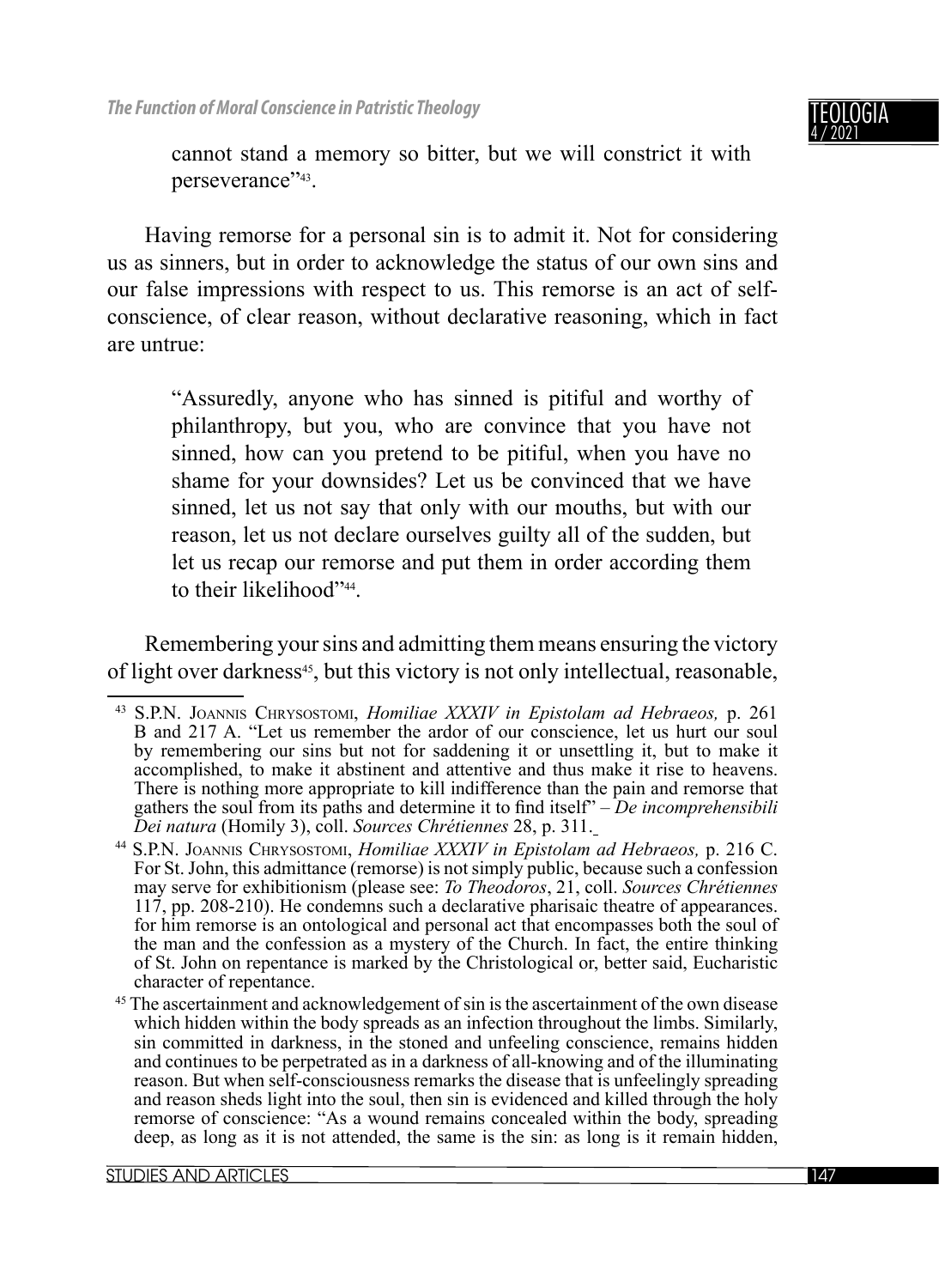#### TEOLOGI 4 / 2021

but it is also a victory at the level of reflection, a sensed acknowledgement of the sin and of the sinful status:

"Not feeling any pain, you do not take into consideration your sins. Behold what you should do in order to mourn: not to feel any pain for your sins! The hat you do not weep, there is the sin. For not weeping does not come from the absence of sin, but from the souls that sins is insensate. Think of those that are sensate to their sins: how they weep more painfully than those who are burnt or hurt, think to all that they do and accept... with the purpose of setting them free of the guilty conscience. Assuredly they would not react as such should they not feel vivid pains in their souls"46.

St. John Climacus also mentions the holy remorse as an effect of active conscience. He characterizes remorse as a "redemptory sadness", because joy and sadness come together, as honey in the honeycomb. Remorse (as atonement) leads to the love of God and of our neighbor. St. Nicetas Stethatos observes that nothing raises the soul to the love of God and the love of man such as humility, remorse and clear prayer.

## **V. Conclusion**

With a more increased frequency, Christians refer to conscience as the "voice of God" that is heard in each person's soul and which works good

we perpetrate it in darkness, without repentance, but if exposed, then there is light"– *Homiliae XXIV in Epistolam ad Ephesios* (Homily 18, 1), coll. *Patrologiae cursus completus,* Tomus LXII, J-P. Migne (ed.), Garnier Fratres, Paris, 1863, p. 122 BC.

<sup>46</sup> S.P.N. Joannis Chrysostomi, *Homiliae in Mattheum,* p. 212 B. "The attentive man, should he fall into sin, will immediately react, but that who is tender and sleepy does not sense him being caught by evil" – *Homiliae LXXXVIII in Joannem*, Homily 5, 4, coll. *Patrologiae cursus completus,* Tomus LIX, J-P. Migne (ed.), Garnier Fratres, Paris, 1863, p. 59 B.

 <sup>&</sup>quot;Not feeling pain following the wounds caused by the devil is a grave thing especially because lack of sense. In fact, he who is hurt for the first time and lack to react would be more vulnerable for the second and then the third time". – *De Sacerdontio libri VI* (6, 13), coll. *Patrologiae cursus completus,* Tomus XLVIII, J-P. Migne (ed.), Garnier Fratres, Paris, 1862, p. 691 AB.